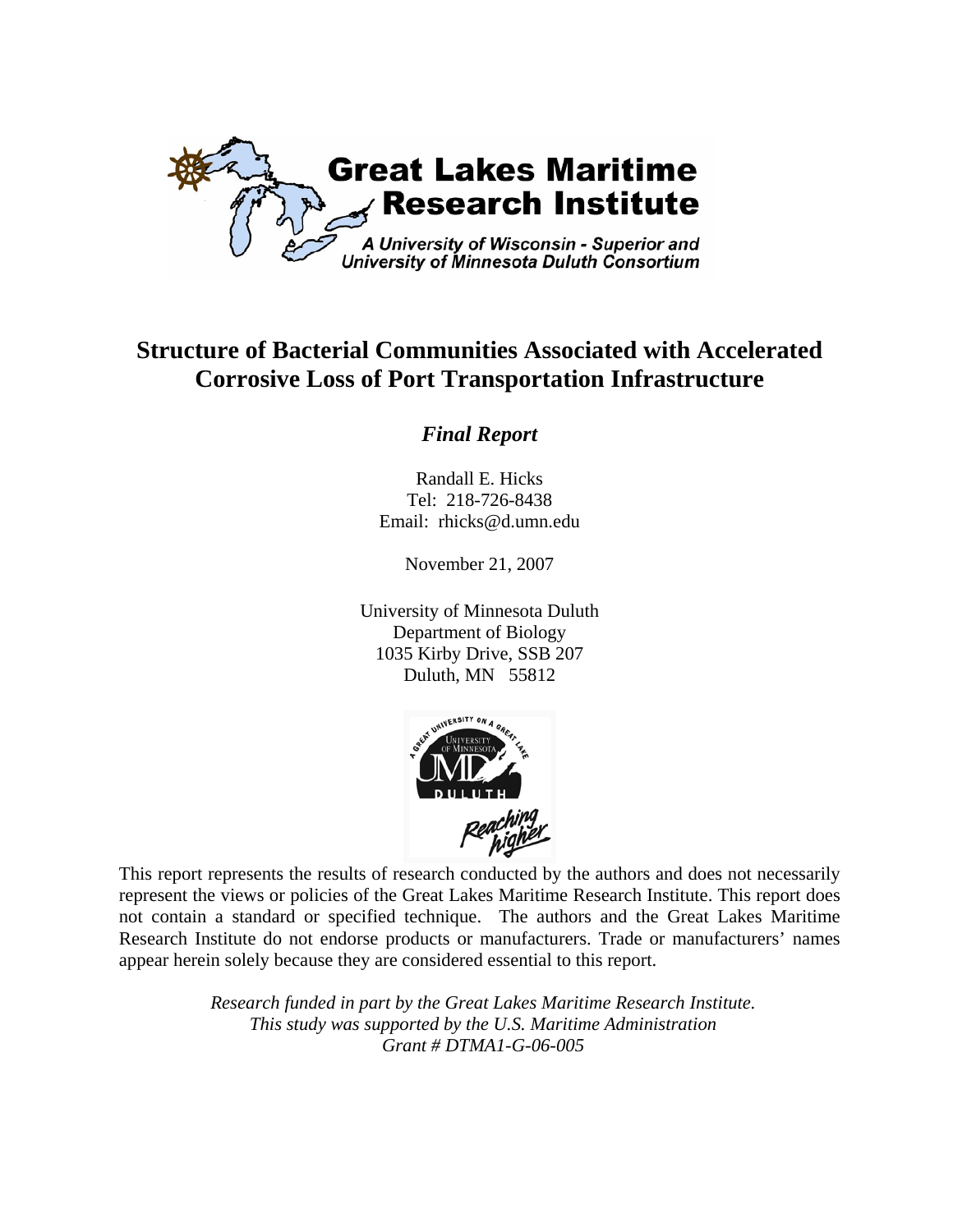#### **Executive Summary**

Steel sheet piling material used for docks, bridges and bulkheads in the Duluth-Superior harbor has been reported to be corroding at an accelerated rate. Corroded areas on steel sheet pilings in this harbor have an orange rusty appearance characterized by blister-like, raised tubercles on the surface. These tubercles vary in diameter from a few millimeters to several centimeters and when removed, large and often deep pits are revealed. This pattern of corrosion is consistent with the appearance of microbiologically influenced corrosion (MIC). Using a community DNA fingerprinting method called T-RFLP, we demonstrated that bacterial communities on corroded steel sheet pilings in the most affected part of this harbor were different from bacterial communities on these structures at a less affected area just outside the harbor. *Siderooxidans lithoautotrophicus*, a microaerophilic chemotrophic bacterium that oxidizes  $\text{Fe}^{2+}$  to  $\text{Fe}^{3+}$ , was repeated isolated from the corroding structures. Sequencing the 16S rDNA gene of bacterial clones indicated that the majority of bacteria on the surfaces of steel pilings at the corroded sites examined were from three bacterial phyla, the β- and α-Proteobacteria, and Cyanobacteria. This clonal analysis also indicated the presence of a bacterium most similar to an iron-reducing bacterium (*Rhodoferax ferrireducens*), which can grow well at the low temperatures (4°C) seasonally encountered in this harbor. Although we cannot provide conclusive evidence that these iron bacteria are the causative agents of the accelerated corrosion in this harbor, our preliminary results indicate that the corroding steel structures are covered by complex microbial biofilms that contain bacteria of the type responsible for corrosion of steel in other environments.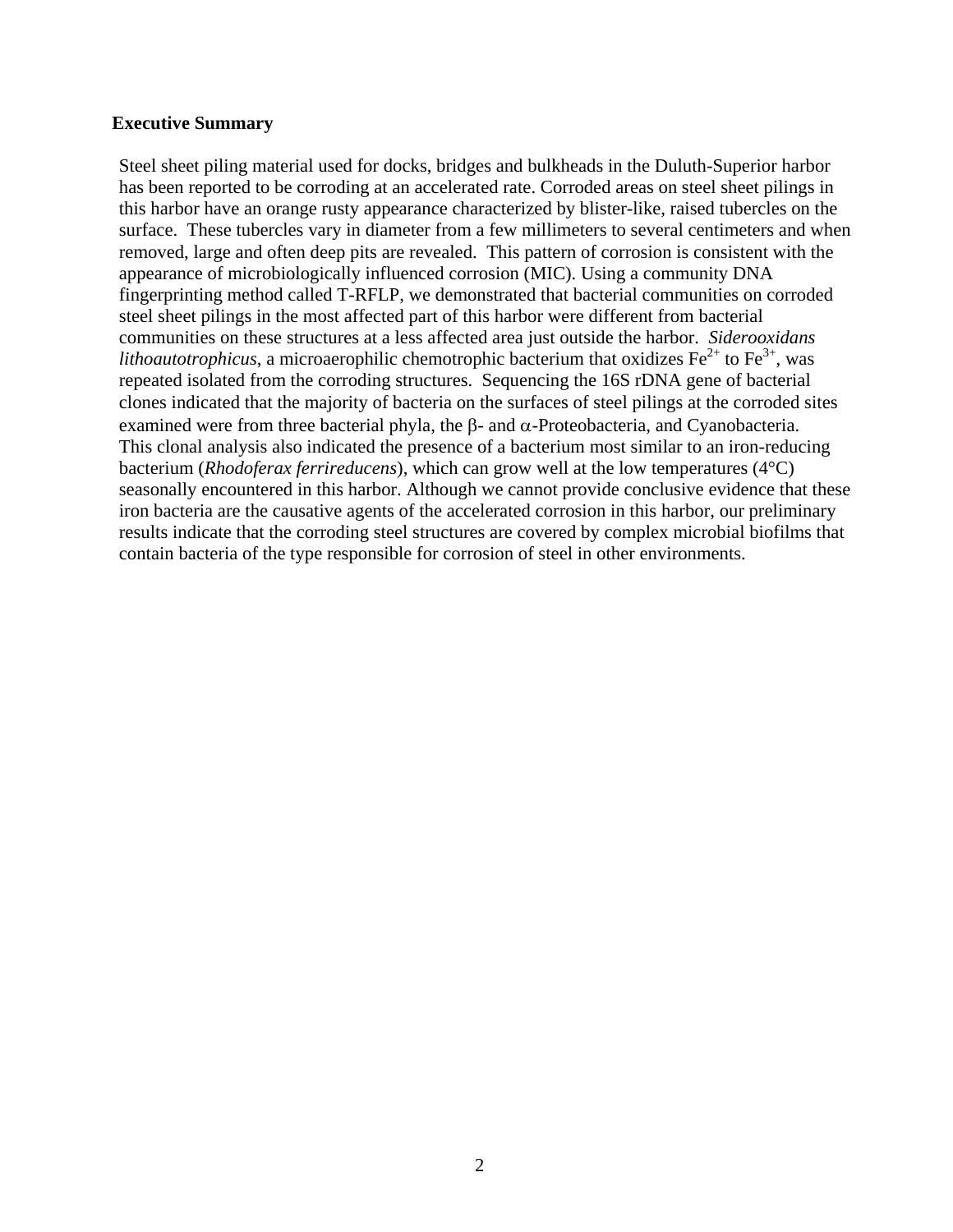#### **Introduction**

Steel sheet piling material used for docks, bridges and bulkheads in the Duluth-Superior harbor (DSH) has been reported to be corroding at an accelerated rate (Marsh et al. 2005). To date accelerated corrosion of this character and speed has not been observed by dive inspectors or reported by authorities at other ports and harbors in the Great Lakes. The increased rate of corrosion appears to have begun in the late 1970's in the DSH and will require expensive replacement if the cause and possible remedies cannot be identified. About 20 kilometers of steel sheet piling appear to be affected in the DSH, which may cost more than \$100 million to replace (Marsh et al. 2005). The US Army Corps of Engineers, the Duluth Seaway Port Authority, and the Minnesota and Wisconsin Sea Grant Programs convened an expert panel in September 2004 to examine this corrosion issue (see Marsh et al. 2005). This panel made several recommendations including further analysis to check for microbiologically influenced corrosion (MIC) in the harbor.

The steel sheet piling reported to be corroding at an accelerated rate has an orange rusty appearance characterized by blister-like, raised tubercles on the surface. These tubercles vary in diameter from a few millimeters to several centimeters and when removed, large and often deep pits (6 to10 mm) are revealed in the sheet piling, which is sometimes perforated. This pattern of corrosion is consistent with the appearance of corrosion caused by iron-oxidizing bacteria (Hamilton 1985). However, microbiologically influenced corrosion is rarely caused by a single microbial group, but more often by consortia of microbes including sulfate-reducing and ironoxidizing bacteria (Hamilton 1985, Rao et al. 2000, Starosvetsky et al. 2001). The corrosion in this harbor appears similar to accelerated low water corrosion (ALWC) reported during the past decade on marine steel pilings in the United Kingdom and Baltic Sea (Christie 2001, Graff and Seifert 2005), which is thought to be accelerated by the action of sulfate-reducing bacteria.

The Lake Superior corrosion problem is primarily seen in the lower part of the Duluth-Superior harbor (Marsh et al. 2005). Most of the corrosion is confined to the first 1.5 meters below the surface and decreases from 1.5 to 3 meters below the surface. Extensive zebra mussel colonization occurs on these pilings from about 3 meters to the bottom of the sheet pile where little or no corrosion is observed (Chad Scott, AMI Consulting Engineers, pers. comm.). Less corrosion has been found on steel sheet pilings at the Oliver Bridge in the upper harbor near the mouth of the St. Louis River and on pilings exposed to Lake Superior water (Chad Scott, pers. comm.). Thus, there appears to be a dual gradient of corrosion from the upper harbor on one side and Lake Superior on the other side towards the middle of the DSH where the most extensive corrosion is seen. We examined microbial communities attached to sheet pilings at two corroded areas and one less affected site to determine if differences in microbial communities between these sites may indicate the participation of bacteria in this accelerated corrosion process.

The specific objectives of this project were to:

- 1. Sample microbial biofilm communities on steel pilings at two or more sites severely affected by corrosion in the Duluth-Superior harbor and at least one site where corrosion is minimal.
- 2. Extract DNA from these microbial biofilm communities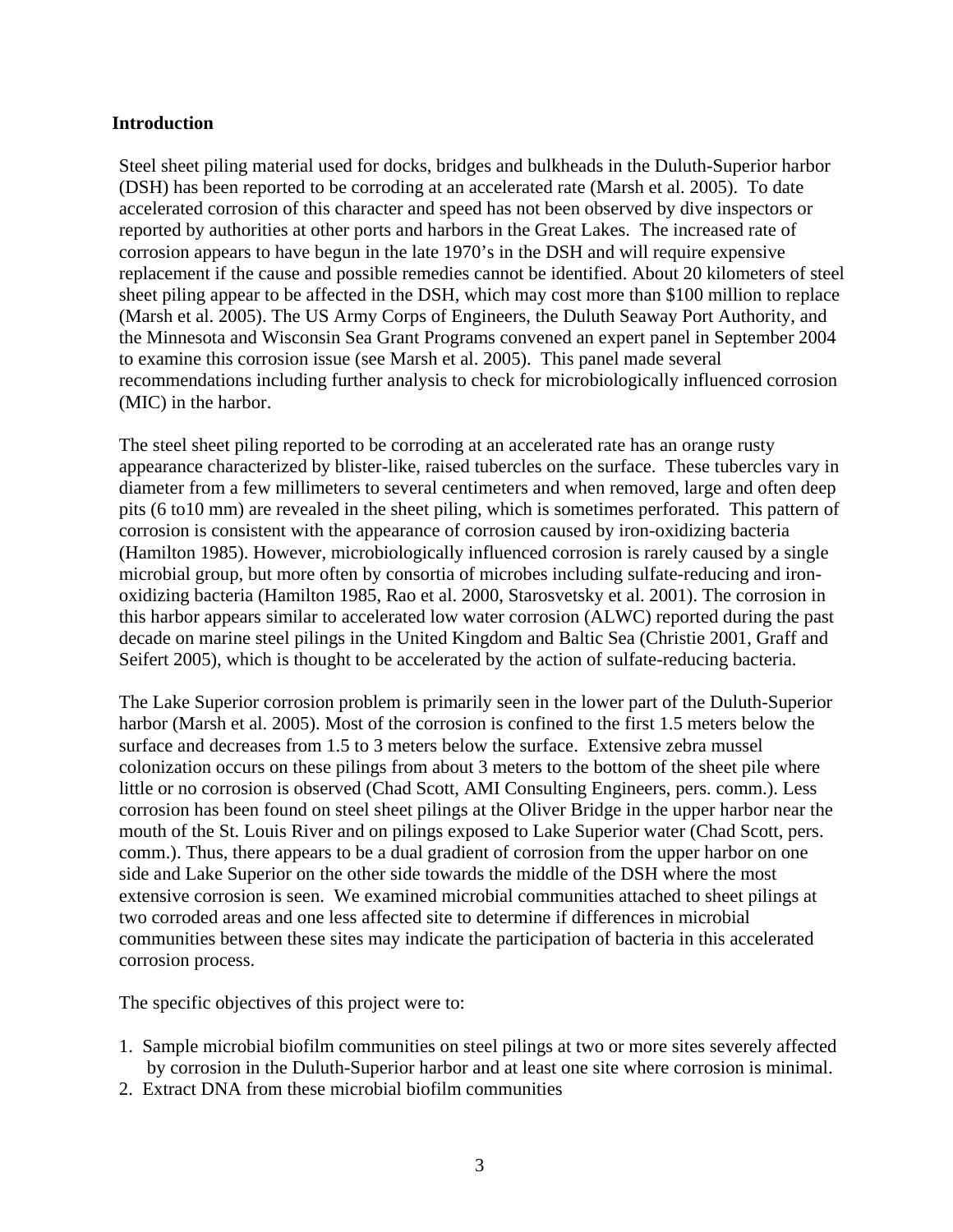3. Compare the molecular diversity of bacterial biofilm communities on corroded and unaffected steel sheet pilings using a community DNA fingerprinting method (T-RFLP) to identify differences in biofilm communities at corroded and less affected sites.

# **Methods**

Samples were collected from the surfaces of steel pilings in the Duluth-Superior harbor in August and September 2006, and again in July and August 2007. Samples collected in 2007 are still being analyzed and information in this report is derived from the analysis of samples collected in 2006. Microbial community biofilm samples were collected from corroded structures (Fig. 1) by a commercial diver approximately 1 m below the waterline at Hallett Dock 5 (Aug. 1 and Sept. 14), Midwest Energy (Aug. 15), and the Duluth Entry (Sept. 15) during 2006 using a syringe brush sampler (Ksoll et al. 2007). Portions of these samples were examined using epifluorescence microscopy and DAPI staining (Porter and Feig, 1980), used to inoculate gradient tubes to isolate iron-oxidizing bacteria, and to extract DNA for bacterial community fingerprinting and cloning analyses.



Fig. 1. Map of the Duluth-Superior harbor. Sites that were sampled during summer in 2006 and 2007 are shown in white boxes.

# *Enrichment and isolation of iron-oxidizing bacteria –*

Iron-oxidizing bacteria were enriched and isolated using a gradient tube culturing technique (Emerson and Moyer 1997). Enrichments were carried out in opposing gradients of oxygen and  $Fe<sup>2+</sup>$  that were established in Hungate tubes. The tubes had a plug of either FeS or FeCO<sub>3</sub> overlaid with modified Wolfe's mineral medium (MWMM), a semisolid mineral salts bicarbonatebuffered medium and a headspace of air. The tubes were inoculated with 10 µl of suspension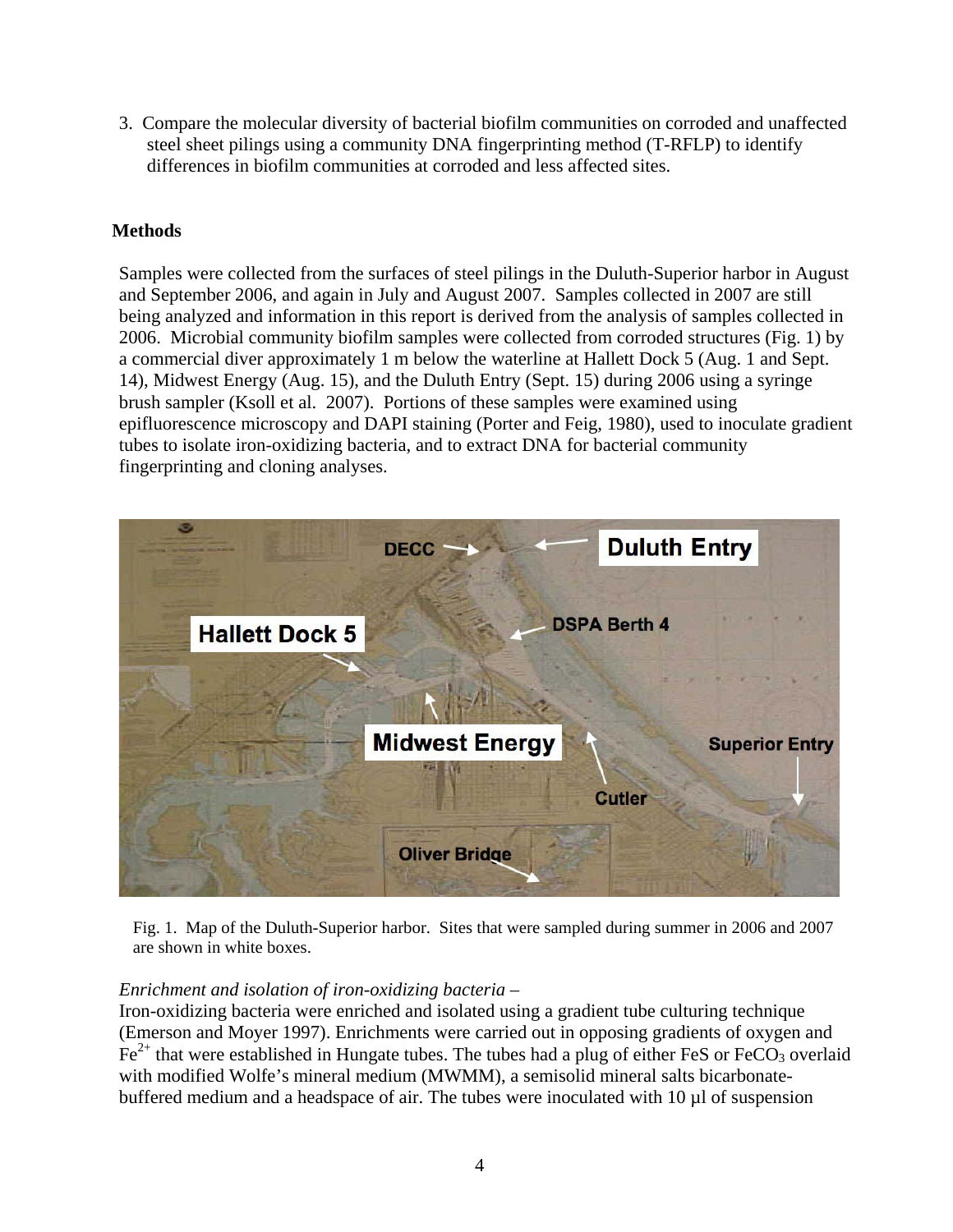collected with the syringe sampler by removing the top of a gradient tube, inserting a pipette tip containing the inoculum to the bottom agarose plug, and expelling the contents as the pipette tip was withdrawn from the gradient tube. After 14 to 21 days of growth, sterile pipette tips were used to remove samples from individual bands that had formed in the gradient tubes. These band samples were placed in different sterile microcentrifuge tubes. A portion of some samples was preserved in 2% formaldehyde and examined by epifluorescence microscopy after the cells had been stained with DAPI (Porter and Feig, 1980). DNA was extracted from another portion of each sample using a MoBio UltraClean Soil DNA Kit following the instructions of the manufacturer. The 16S rDNA gene was amplified using bacteria-specific PCR primers (27F, 1492R) using a BioRad DNA Engine thermal cycler (see conditions below). These 16S rDNA fragments were sequenced on an ABI DNA sequencer at the University of Minnesota BioMedical Genomics Center and the partial sequences compared to sequences of known bacteria in the GenBank public database using the BLASTn tool.

#### *Microbial community DNA extraction –*

Total DNA extracted directly from microbial biofilm samples was used for 16S rDNA-based T-RFLP analysis, and cloning and sequencing the 16S rRNA gene to identify bacterial members of these microbial communities. Total DNA was extracted using an UltraClean Soil DNA Kit (MoBio Laboratories, Inc.) following the instructions of the manufacturer. Nucleic acid concentrations and purity were determined spectrophotometrically by measuring absorbance with a Nanodrop spectrophotometer.

# *T-RFLP community DNA fingerprinting –*

Terminal restriction fragment length polymorphism (T-RFLP) analysis, a community DNA fingerprinting technique, was used to distinguish bacterial communities collected from different sites based on the size of terminal fragments of 16S rRNA genes following restriction endonuclease digestion (Braker et al. 2001, Moeseneder et al. 1999). We used a PCR primer set (27F, 1492R) specific for the Bacteria domain (Lane 1991, Reysenbach et al. 1994) to directly amplify the 16S rDNA gene in DNA extracted from microbial biofilms on corroded surfaces. The forward primer was labeled on the 5' end with 6-carboxyfluorescein (6-FAM). All oligonucleotide primers were synthesized by Integrated DNA Technologies (IDT). DNA samples were amplified using puReTaq Ready-To-Go PCR beads and 25 pmol of each primer with a BioRad DNA Engine thermal cycler. The reaction conditions were 35 cycles of: 94°C for 1.5 min, 60°C for 1.5 min, and 72 °C for 2 min. After 35 cycles, the samples were cooled to 4°C until further analysis. DNA from *E. coli* was used as a positive bacterial control. In addition to blanks (containing no DNA template), DNA from *Sulfolobus solfataricus* (ATCC 35091), an archaeal microorganism, was used as a negative control. PCR reaction mixtures containing bacterial rDNA products of the expected size  $(-1,500)$  base pairs, visualized on 1.5% agarose gels) were cleaned with a MoBio UltraClean PCR Clean-Up Kit. Cleaned PCR products (200 ng) were then digested at 37°C for at least 3 hours with *Hae*III or *Rsa*I. The restriction fragments were precipitated, dried, and redissolved in 10 µl of sterile, nuclease free water. The sizes of the terminal restriction fragments in these digests were determined on an ABI DNA sequencer in the GeneScan mode at the University of Minnesota BioMedical Genomics Center. The pattern of terminal restriction fragments from each sample was imported into the BioNumerics statistical software package (Anonymous 2005). The molecular weights (in base pairs) of peaks in individual samples were normalized to internal molecular weight standards (ROX-1000 standard).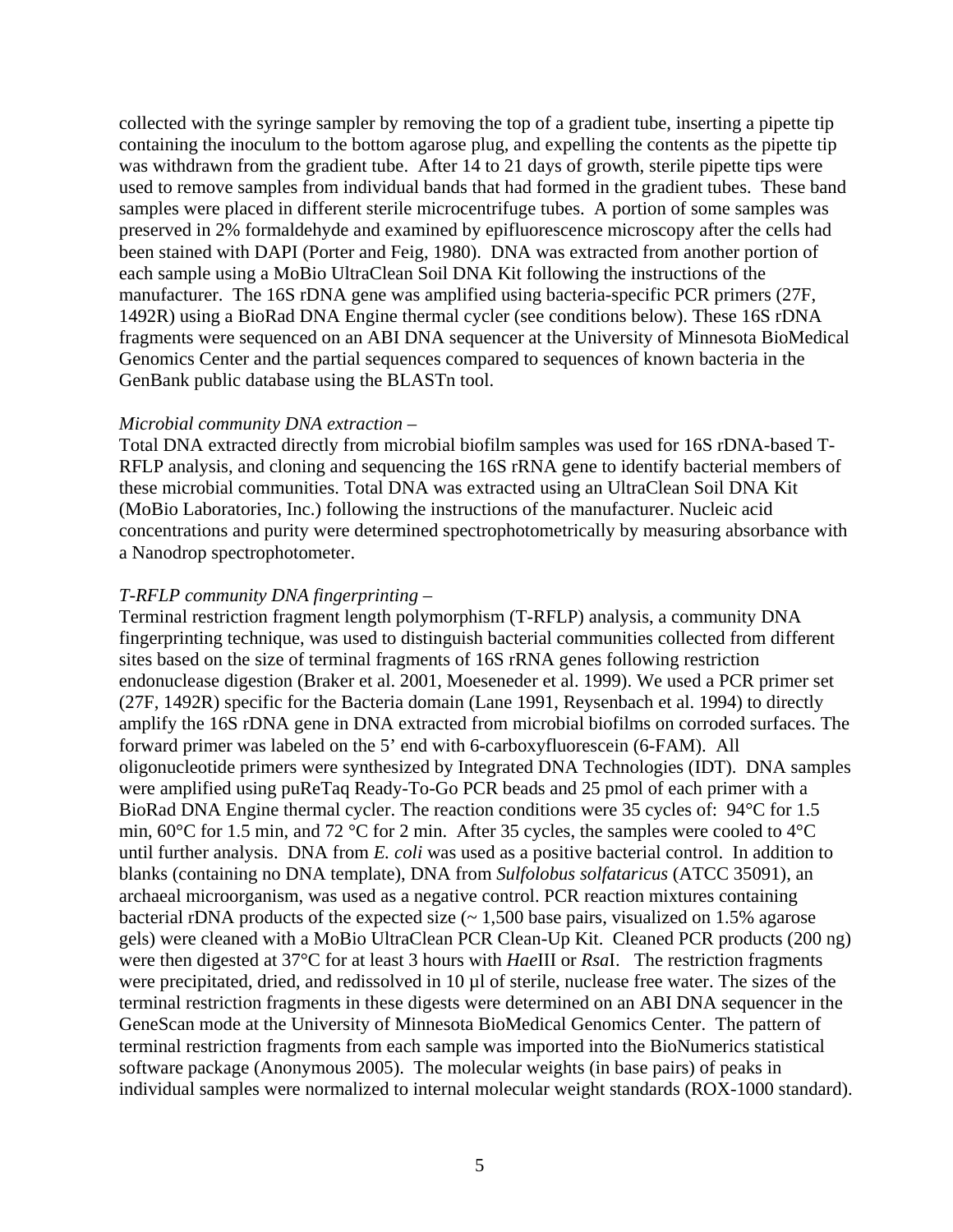Afterwards, dendrograms comparing differences in the bacterial biofilm communities at the different sites in the harbor were constructed using Pearson correlations and the UPGMA clustering method. Similarities between different samples were calculated based on Pearson correlations of terminal restriction fragment patterns between 47 and 946 base pairs in size.

#### *Bacterial clones –*

A small bacterial clone library (fifty-seven partial 16S rDNA sequences) was created to identify the major bacterial groups associated with corroded steel piling materials in the Duluth-Superior harbor. Bacterial 16S rDNA was amplified in four microbial community samples from the Hallett Dock 5 site (collected on Aug 1 and Sept 14) and two samples from the Midwest Energy site (collected on Aug 15). We used the same bacterial PCR primers, materials, and PCR conditions as described above except the forward PCR primer was not labeled with 6-FAM. PCR reaction mixtures containing bacterial rDNA products of the expected size  $(\sim 1.500$  base pairs) were chosen for cloning using an Invitrogen TOPO-TA cloning kit (Keough et al. 2003, Jones et al. 2007). Twenty randomly selected transformant colonies appearing on selective media from each sample (except the Aug 1 sample from Hallett Dock 5) were isolated and screened by whole cell PCR. All colonies (n=110) were grown overnight in LB broth amended with 75 µg/ml ampicillin at room temperature. Cells from these cultures were frozen at -80°C in glycerol stocks. Cloned 16S rDNA fragments from all the transformant cell lines were amplified using the primers M13F and M13R (included in the cloning kit), and then purified and concentrated using a MoBio UltraClean PCR Clean-Up Kit prior to sequencing. Inserts from clones were sequenced at the University of Minnesota BioMedical Genomics Center. These inserts were partially sequenced with the 27F primer to verify that the amplicons were 16S rDNA-like sequences (57 of 110 sequences). The partial 16S rDNA sequences of the clones were compared to 16S rDNA sequences in the public database GenBank using the BLASTn tool ([www.ncbi.nlm.gov/BLAST/](http://www.ncbi.nlm.gov/BLAST/)) to identify the closest bacterial relative.

# **Results and Discussion**

Scrapping samples from the corroded steel surface at Hallett Dock 5 demonstrated that complex microbial biofilms composed of filamentous algae, diatoms, and various bacteria cover the steel surfaces and corrosion tubercles (Fig. 2). Iron-oxidizing bacteria were cultivated from materials collected from corroding steel pilings at Hallett Dock 5 and Midwest Energy (Fig. 3A) but not the Duluth Entry site. 16S rDNA from some bacteria isolated from both sites was most similar (96%) to 16S rDNA from *Siderooxidans lithoautotrophicus*, a microaerophilic γ-proteobacterium that oxidizes  $\text{Fe}^{2+}$  to  $\text{Fe}^{3+}$  (Fig. 3B and C).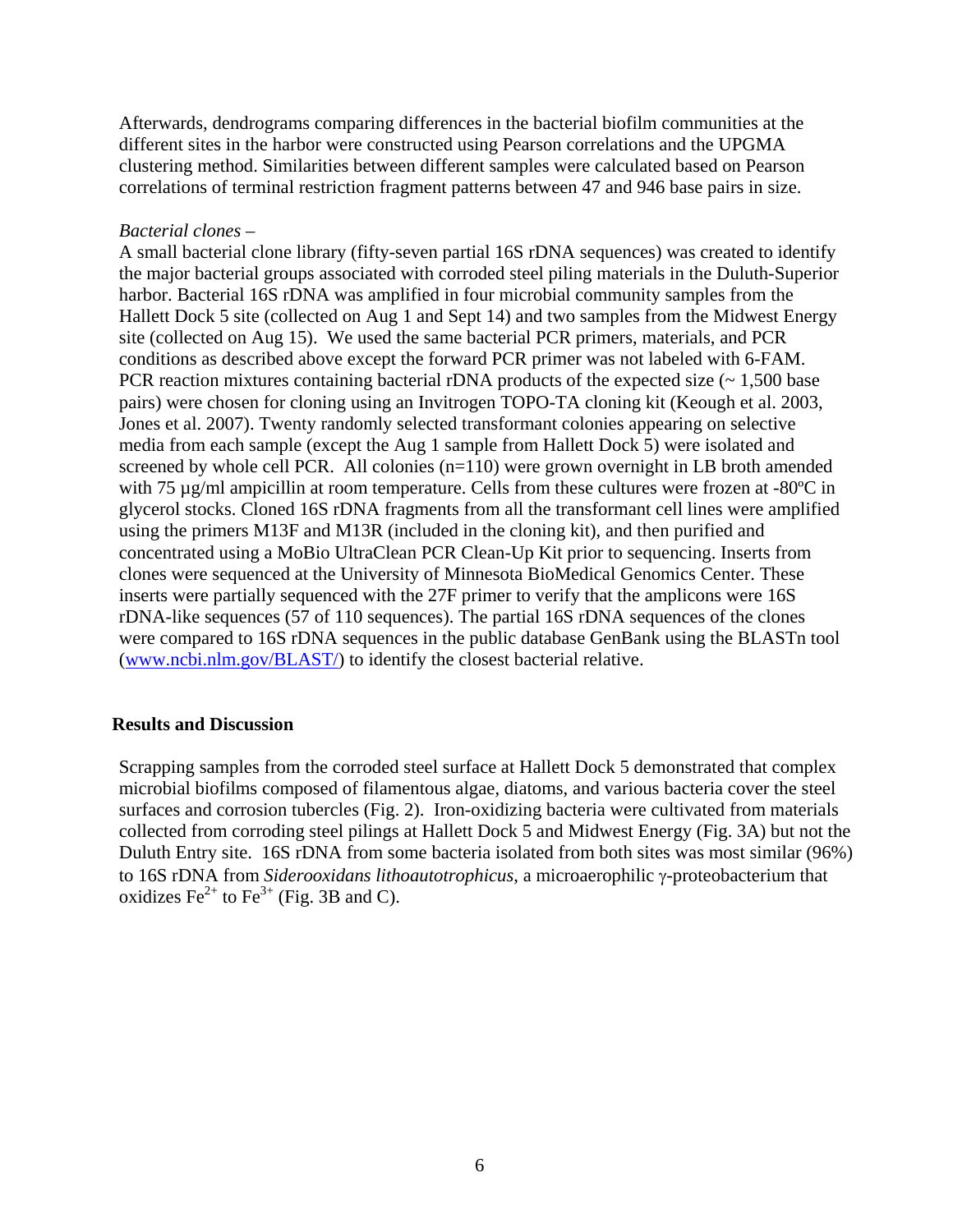

Fig. 2. Light photomicrographs of corrosion tubercle materials from the Duluth-Superior harbor. Note filamentous algae (A) and bacteria (blue color) on the surface of orange corrosion products (B). [photomicrographs by R. E. Hicks/UMD]



Fig. 3. Iron-oxidizing bacteria. (A) FeS gradient culture tubes inoculated with corrosion materials from Hallett Dock 5 collected on Sept. 14, 2006. (B) Photomicrograph of *Siderooxidans lithoautotrophicus* isolated by Emerson and Moyer (1997). (C) Photomicrograph of bacterial cells in the tube 2 band in panel A, whose 16S rDNA is 96% similar to *S. lithoautotrophicus*.

Community DNA fingerprints based on T-RFLP analysis indicated that bacterial communities on corroding steel pilings in the most affected part of the Duluth-Superior harbor were different from bacterial communities on steel sheet piling at the Duluth Entry (Fig. 4). At Hallett Dock 5, the composition of bacterial communities associated with corrosion tubercles was different than bacterial communities on adjacent areas of the steel sheet piling where tubercles were not present (Fig. 5).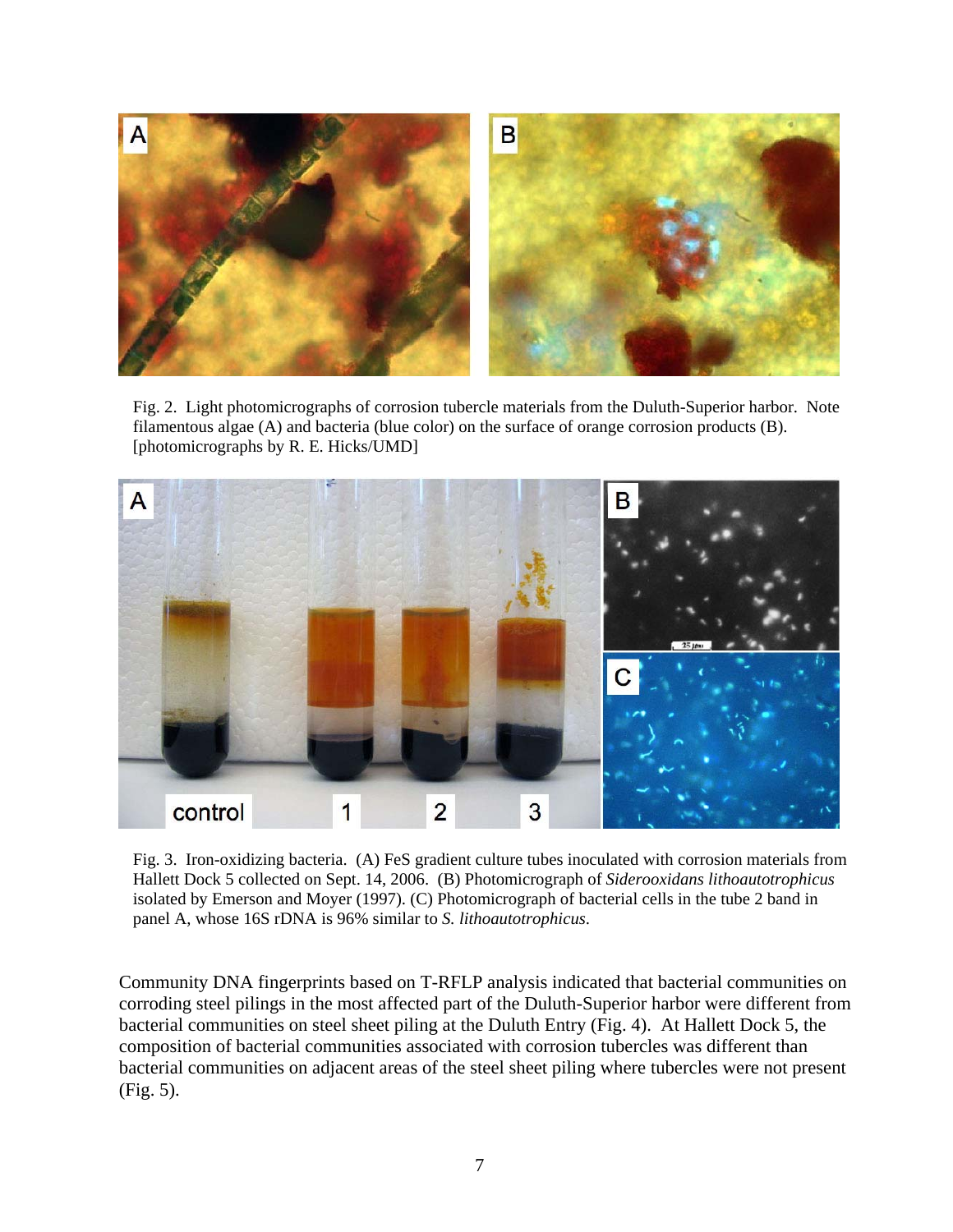

Figure 4. Similarity of bacterial biofilm communities at corroded sites (Hallett Dock 5, Midwest Energy) and a less affected area (Duluth Entry) in the Duluth Superior harbor during 2006. T-RFLP analysis of *Hae*III digests of bacterial 16S rDNA PCR products. Similarities are based on Pearson correlations of terminal restriction fragment patterns between 47 and 946 base pairs in size.



Fig. 5. Similarity of bacterial biofilm communities on corrosion tubercles and adjacent areas on steel sheet piling at Hallett Dock 5, September 14, 2006. T-RFLP analysis of *Rsa*I digests of bacterial 16S rDNA PCR products. Similarities are based on Pearson correlations of terminal restriction fragments patterns between 47 and 946 base pairs in size.

The bacterial clone library (57 clones) developed from 16S rDNA fragments amplified from Hallett Dock 5 and Midwest Energy community DNA samples demonstrated that most bacteria associated with the corroded steel surfaces were from three bacterial phyla, the β- and  $α$ -Proteobacteria, and Cyanobacteria (Fig. 6). One 16S rDNA clone from the β-Proteobacteria group was most similar to *Rhodoferax ferrireducens*. This iron-reducing bacterium grows well at low temperatures (~4°C) that are seasonally encountered in this harbor (Finneran et al. 2003).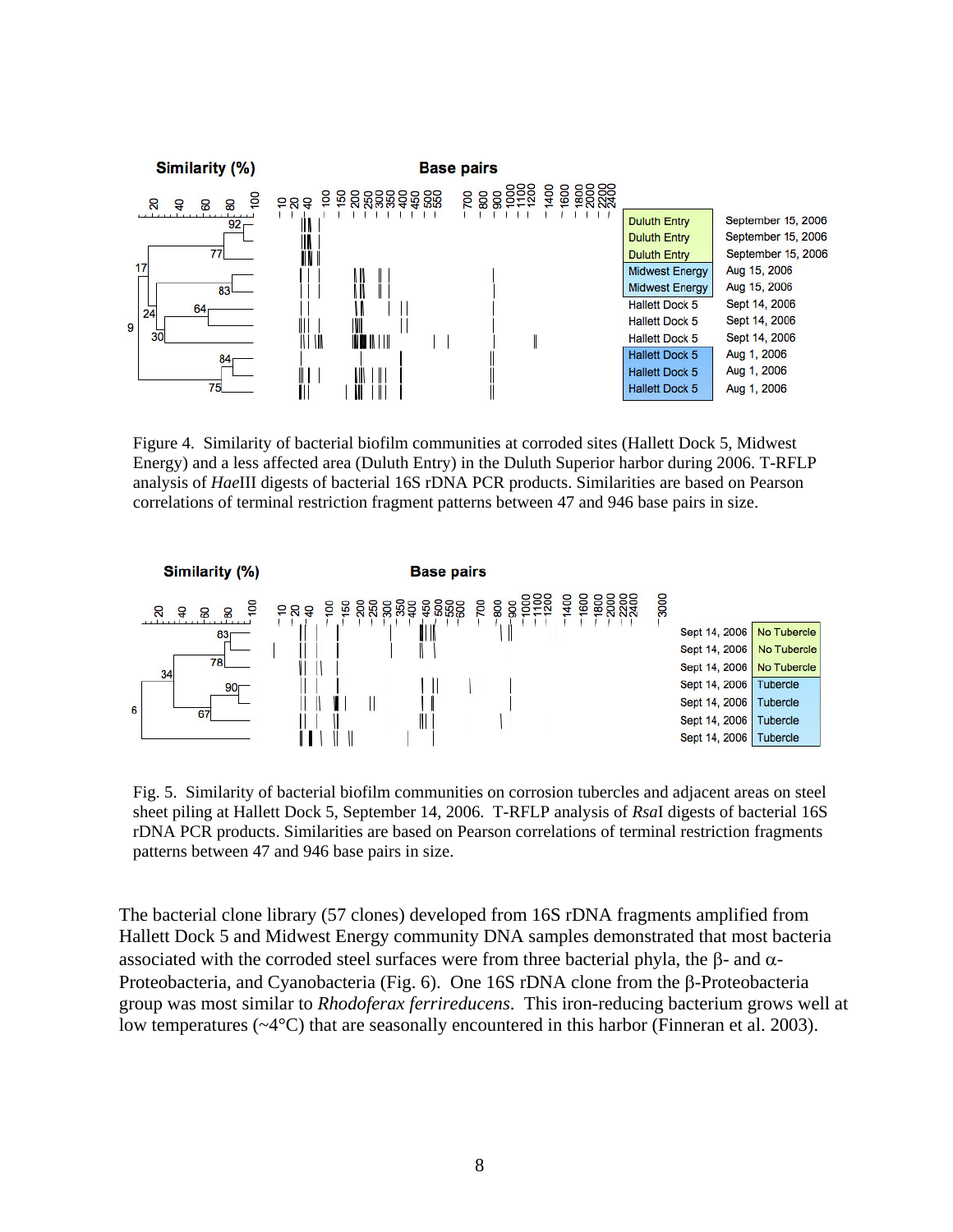

Fig. 6. Proportion of 16S rDNA clones from the Hallett Dock 5 (Aug 1, Sept 14) and Midwest Energy (Aug 15) in 2006 that are from different bacterial phyla (except the Bacillariophyta, which represent 16S rDNA clones from are eukaryotic diatom chloroplasts).

*Conclusions –* 

- Corroded steel sheet piling surfaces and corrosion tubercles are covered by complex microbial biofilms.
- The diversity of bacterial biofilm communities is different on steel pilings at corroded and less affected sites.
- The composition of bacterial communities is different on corroded and uncorroded areas of steel sheet piling at Hallett Dock 5.
- The majority of bacteria on the surfaces of steel pilings at the corroded sites examined were from three bacterial phyla, the β- and α-Proteobacteria, and Cyanobacteria.
- Iron-oxidizing (*S. lithoautotrophicus*) and iron-reducing (*R. ferrireducens*) bacteria are present on corroding steel pilings in the Duluth-Superior harbor. Although we cannot provide conclusive evidence that these iron bacteria are causative agents of the accelerated corrosion of steel pilings in this harbor, our preliminary results indicate that the corroding steel structures are covered by complex microbial biofilms that contain bacteria of the type responsible for corrosion of steel in other environments.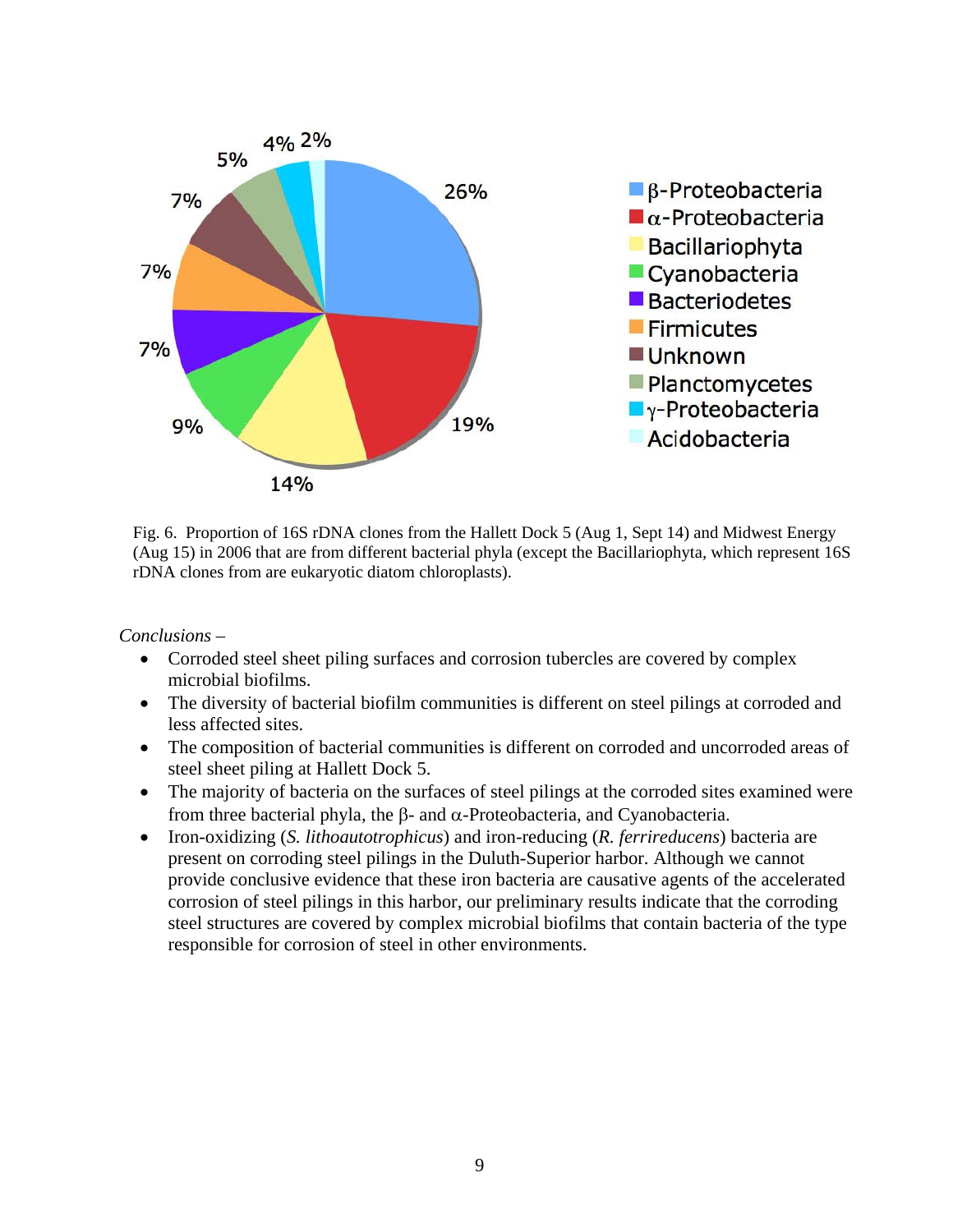#### **Potential Economic Impacts of the Research Results**

Coating steel pilings is only a temporary solution and the best coatings may only prevent or reduce corrosion in this environment for 5 to 10 years (Chad Scott, AMI Consulting Engineers; pers. comm.). The upper portion of sheet pilings is frequently abraded by ice scouring during the winter months in this harbor. Corrosion similar to that seen on unprotected steel surfaces rapidly appears on coated sheet pilings after they are scratched or abraded. Thus, it is important to understand the mechanisms and agents responsible for this accelerated corrosion. Understanding the cause should be helpful in designing and testing mitigation practices, which could lead to improved control and remediation efforts.

Shipping through the Duluth-Superior harbor, the largest port by total cargo volume in the Laurentian Great Lakes, has a \$200 million dollar annual impact on Minnesota's economy. Solving this accelerated corrosion issue should enhance the economic vitality of many companies whose 15 major cargo terminals ship ore, coal, and grain from this port. The results of this research should be valuable to the U.S. Army Corps of Engineers, the Duluth Seaway Port Authority, individual companies that have docks and slips in this harbor, and engineering and construction firms hired to repair or replace failing steel piling structures. A more thorough understanding of this accelerated corrosion process in Minnesota will be invaluable because preliminary inspections indicate that corrosion problems similar to the one observed in the Duluth-Superior harbor may be present in other ports on Lake Superior and possibly other Laurentian Great Lakes.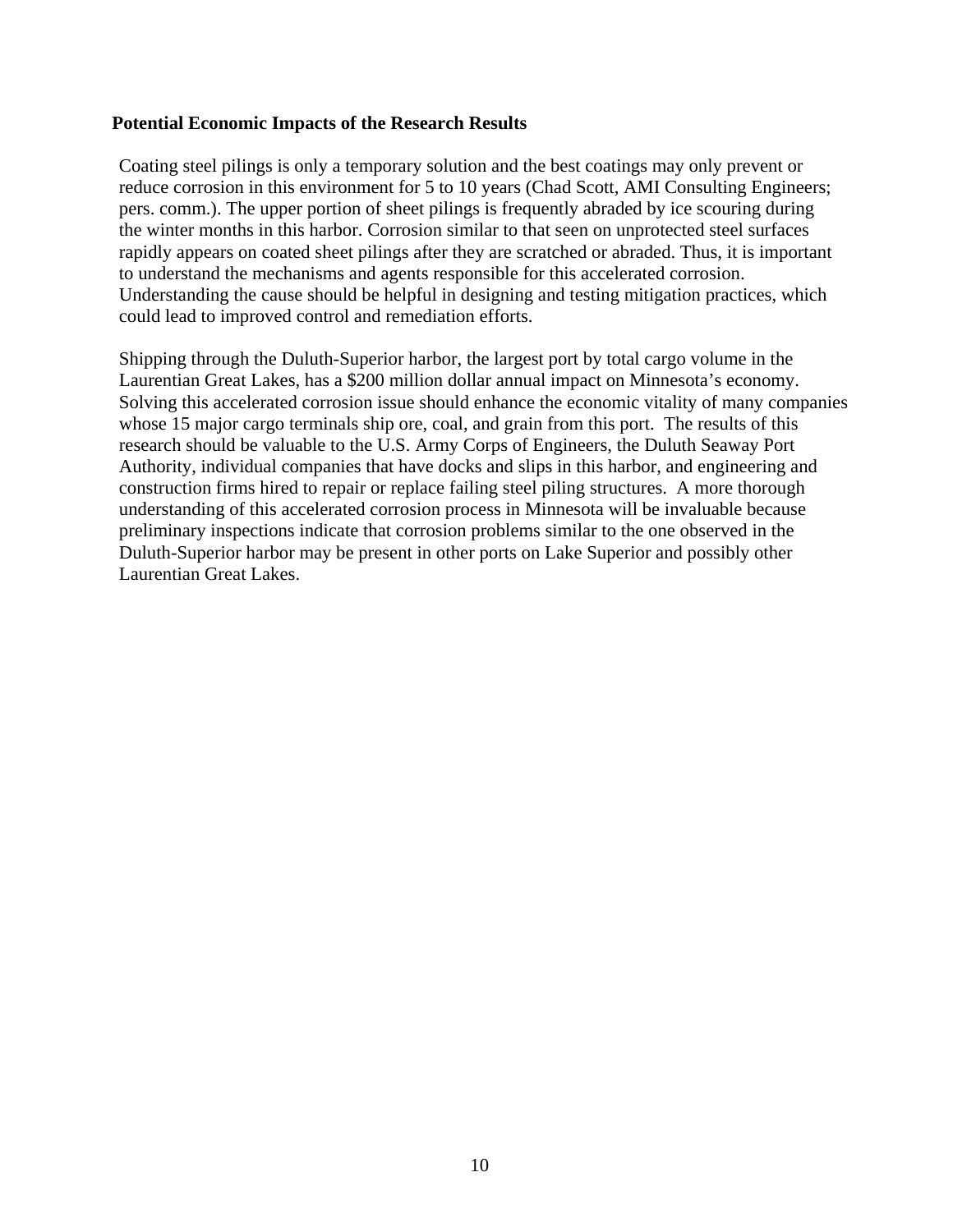# **Dissemination of Study Results**

- 1. Publications
	- Hicks, R. E., J. M. Bergin, J. Ohaju, and B. Little. Association of *Siderooxidans lithoautotrophicus* with corroding steel pilings in a freshwater aquatic environment. Journal of Biofouling: in preparation.
- 2. Presentations
	- Hicks, R. E., J. M. Bergin, J. Ohaju, and J. L. Kish. 2007. Microbial Aspects of Steel Sheet Piling Corrosion in the Duluth-Superior Harbor. Corrosion Issue Meeting-Army Corps of Engineers, Duluth, MN. May 22, 2007 (oral presentation)
	- Hicks, R. E., J. M. Bergin, J. Ohaju, and J. Bostrom. 2007. Microbial Aspects of Steel Sheet Piling Corrosion in the Duluth-Superior Harbor. City of Duluth Harbor Technical Advisory Committee meeting, Duluth, MN. September 5, 2007 (oral presentation)
	- Hicks, R. E., J. M. Bergin, J. Ohaju, and J. Bostrom. 2007. Microbial Aspects of Steel Sheet Piling Corrosion in the Duluth-Superior Harbor. GLMRI University Affiliates Meeting, Duluth, MN. September 28, 2007 (oral presentation)
	- Hicks, R. E., J. M. Bergin, J. Ohaju, and J. L. Kish. 2007. Microbial Aspects of Sheet Steel Piling Corrosion in the Duluth-Superior Harbor. Making a Great Lake Superior conference, Duluth, MN. October 29-31, 2007 (poster presentation)
- 3. Other
	- Bostrom, J. Microbial influenced corrosion of steel structures in a freshwater port (tentative title). M.S. Thesis, Integrated Biosciences Graduate Program, University of Minnesota Duluth (in progress)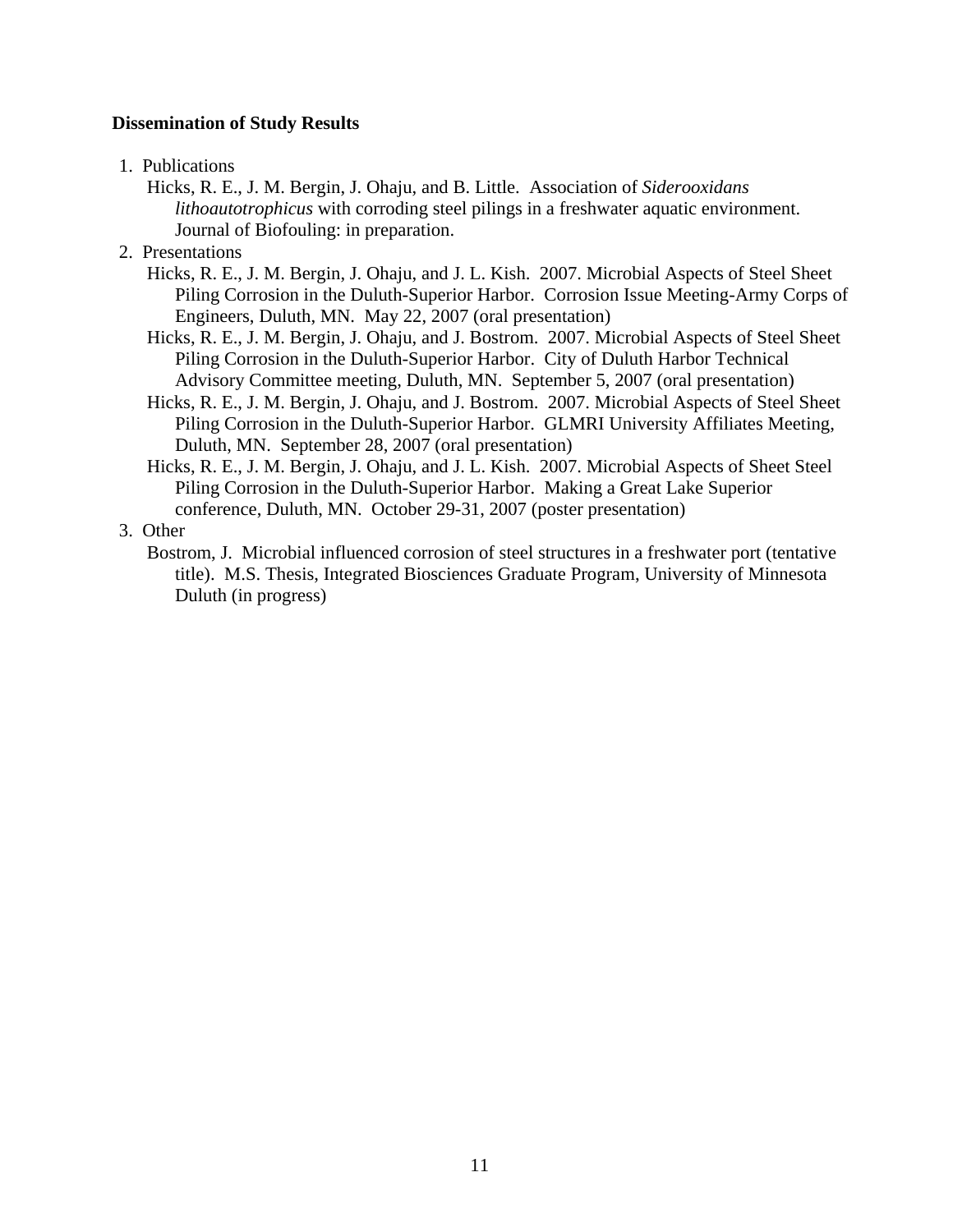#### **References**

Anonymous. 2005. *BioNumerics Manual (v. 4.5)*. Applied Maths, Inc., Austin, TX. 323 p.

- Braker, G., H. L. Ayala-Del-Rio, A. H. Devol, A. Fesefeldt, and J. M. Tiedje. 2001. Community structure of denitrifiers, *Bacteria*, and *Archaea* along redox gradients in Pacific northwest marine sediments by terminal restriction fragment length polymorphism analysis of amplified nitrite reductase (*nir*S) and 16S rRNA genes. Appl. Environ. Microbiol. 67:1893-1901.
- Christie, J. B. 2001. *Concentration corrosion of berths and jetties, The threat to our maritime transportation infrastructure*. Aberdeen Harbour Board Report, Aberdeen, UK. 5 p.
- Emerson, D., and C. Moyer. 1997. Isolation and characterization of novel iron-oxidizing bacteria that grow at circumneutral pH. Appl. Environ. Microbiol. 63:4784-4792.
- Finneran, K. T., C. V. Johnsen, and D. R. Lovley. 2003. *Rhodoferax ferrireducens* sp. Nov., a psychrotolerant, facultatively anaerobic bacterium that oxidizes acetate with the reduction of Fe(III). Int. J. Syst. Evol. Microbiol. 53:669-673.
- Graff, M., and O. Seifert. 2005. *ALWC on a jetty: A case history from discovery to repair*. Second International Conference on Accelerated Low Water Corrosion, June 21-22, 2005, Liverpool, England. 5 p.
- Hamilton, W. A. 1985. Sulfate-reducing bacteria and anaerobic corrosion. Ann. Rev. Microbiol. 39:195-217.
- Jones, P. R., M. T. Cottrell, D. L. Kirchman, and S. C. Dexter. 2007. Bacterial community structure of biofilms on artificial surfaces in an estuary. Microb. Ecol. 53:153-162.
- Keough, B., T. M. Schmidt, and R. E. Hicks. 2003. Archaeal nucleic acids in picoplankton from great lakes on three continents. Microb. Ecol. 46:238-248.
- Ksoll, W. B, S. Ishii, M. J. Sadowsky, and R. E. Hicks. 2007. Presence and sources of fecal coliform bacteria in epilithic periphyton communities of Lake Superior. Appl. Environ. Microbiol. 73:3771-3778.
- Lane, D. J. 1991. 16S/23S rRNA sequencing. Pp. 115-175 in *Nucleic Acid Techniques in Bacterial Systematics*, E. Stackebrant and M. Goodfellow (eds.). John Wiley and Sons, Chichester. UK.
- Marsh, C. P., J. Bushman, A. D. Beitelman, R. G. Buchheit, and B. J. Little. 2005. *Freshwater Corrosion in the Duluth-Superior Harbor - Summary of the Initial Workshop Findings*. Special publication ERDC/CERL SR-05-3, U.S. Army Corps of Engineers.
- Moeseneder, M. M., J. M. Arrieta, G. Muyzer, C. Winter, and G. J. Herndl. 1999. Optimization of terminal-restriction fragment length polymorphism analysis for complex marine bacterioplankton communities and comparison with denaturing gradient gel electrophoresis. Appl. Environ. Microbiol. 65:4333-4339.
- Porter, K. G., and Y. S. Feig. 1980. The use of DAPI for identifying and counting aquatic microflora. Limnol. Oceanogr. 25:943-948.
- Rao, T. S., T. N. Sairam, B. Viswanathan, and K. V. K. Nair. 2000. Carbon steel corrosion by iron-oxidizing and sulphate reducing bacteria in a freshwater cooling system. Corrosion Sci. 42:1354-1360.
- Reysenbach, A. -L., G. S. Wickham, and N. R. Pace. 1994. Phylogenetic analysis of the hyperthermophilic pink filament community in Octopus Spring, Yellowstone National Park. Appl. Environ. Microbiol. 60:2113-2119.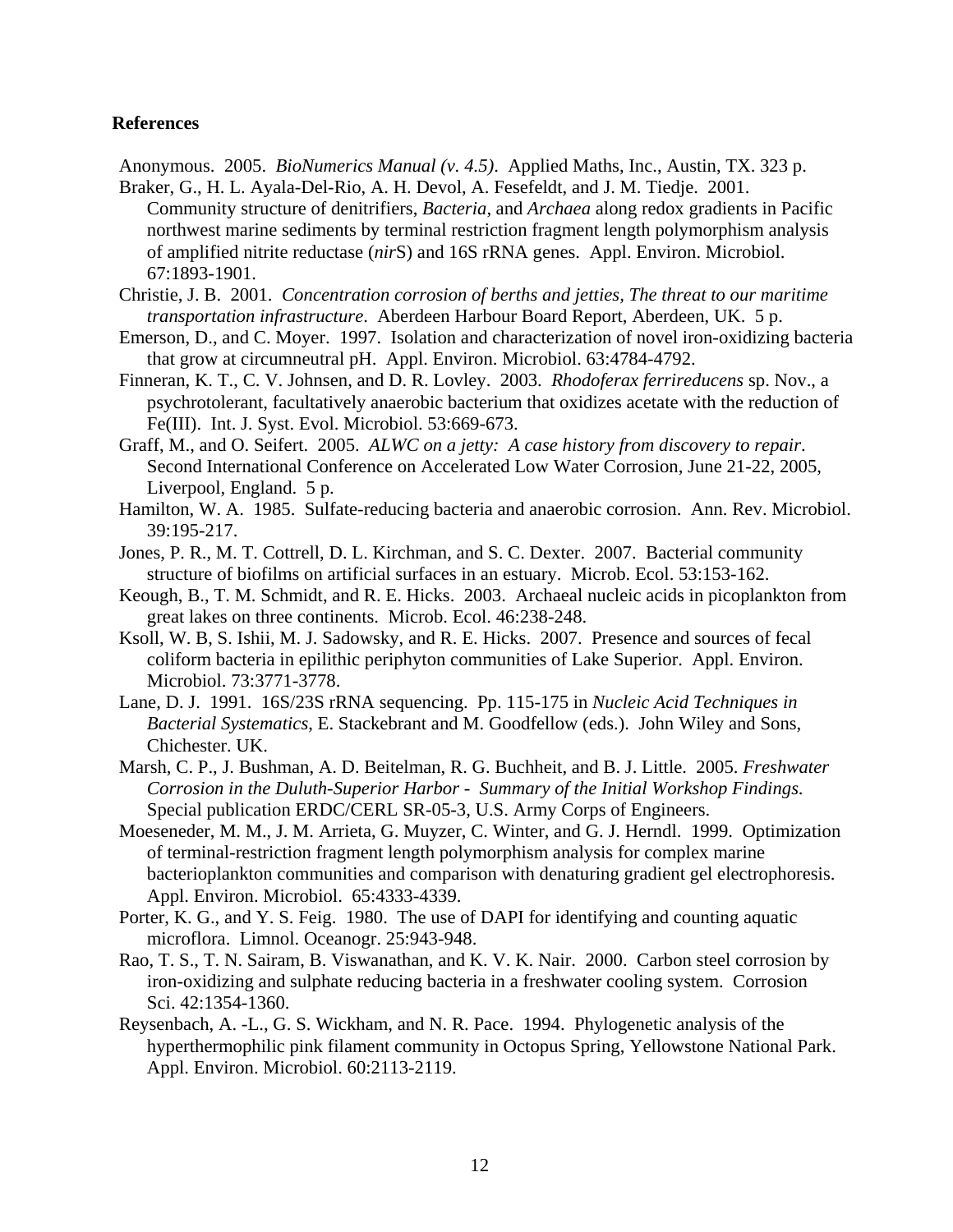Starosvetsky, D., R. Armon, J. Yahalom, and J. Starosvetsky. 2001. Pitting corrosion of carbon steel caused by iron bacteria. Int. Biodeterioration & Biodegradation 47:79-87.